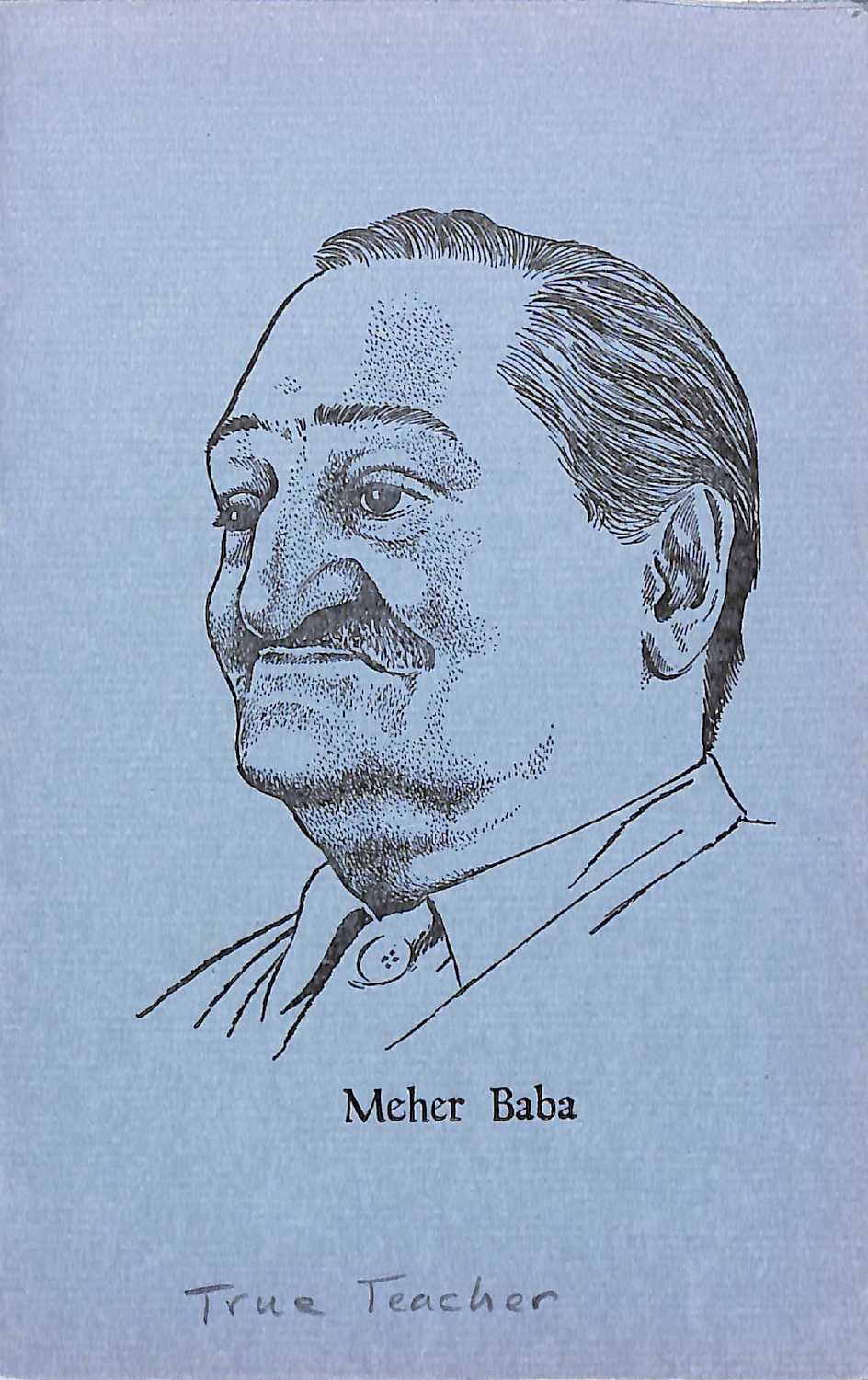## THE TRUE TEACHER

The True Teacher is that one who, having no need to come, for my sake came; having no need to remain, for my sake remains; and who, having no need to go, will for my sake go;

who rocks me to sleep and at the same time awakens me; makes me blind and at the same time sharpens my sight, and removes my ignorance by making me know nothing:

who without admonition makes me aware of my shortcomings; without urging me to effort awakens and sustains my interest; and rewards me without letting my ego become inflated;

who puts on a coat when it is cold and takes it off when it is hot, satisfies hunger and thirst in the same way as I do, but does not sleep as I sleep but watches for me my sleeps of unconsciousness;

who in every ivay in everyday life acts like an ordinary man, is easily pleased and hurt, but being beyond pleasure and pain, suffers as no one else can suffer and whose bliss shines through his suffering;

who is the father of children he has never begotten, the mother who never brought forth with labour, the brother and friend who sees no one hut himself:

who is the Goal and its revelation and the pathway to it and the path-treader who treads no path any whither because he is where he is and has never been anywhere else;

who, infact, is the supreme Reality hut appears to my eyes as very man, to my mind as Rightness and to my heart as the ineffable Beloved who may he approached and attained.

FRANCIS BRABAZON

 $1 - 706142$